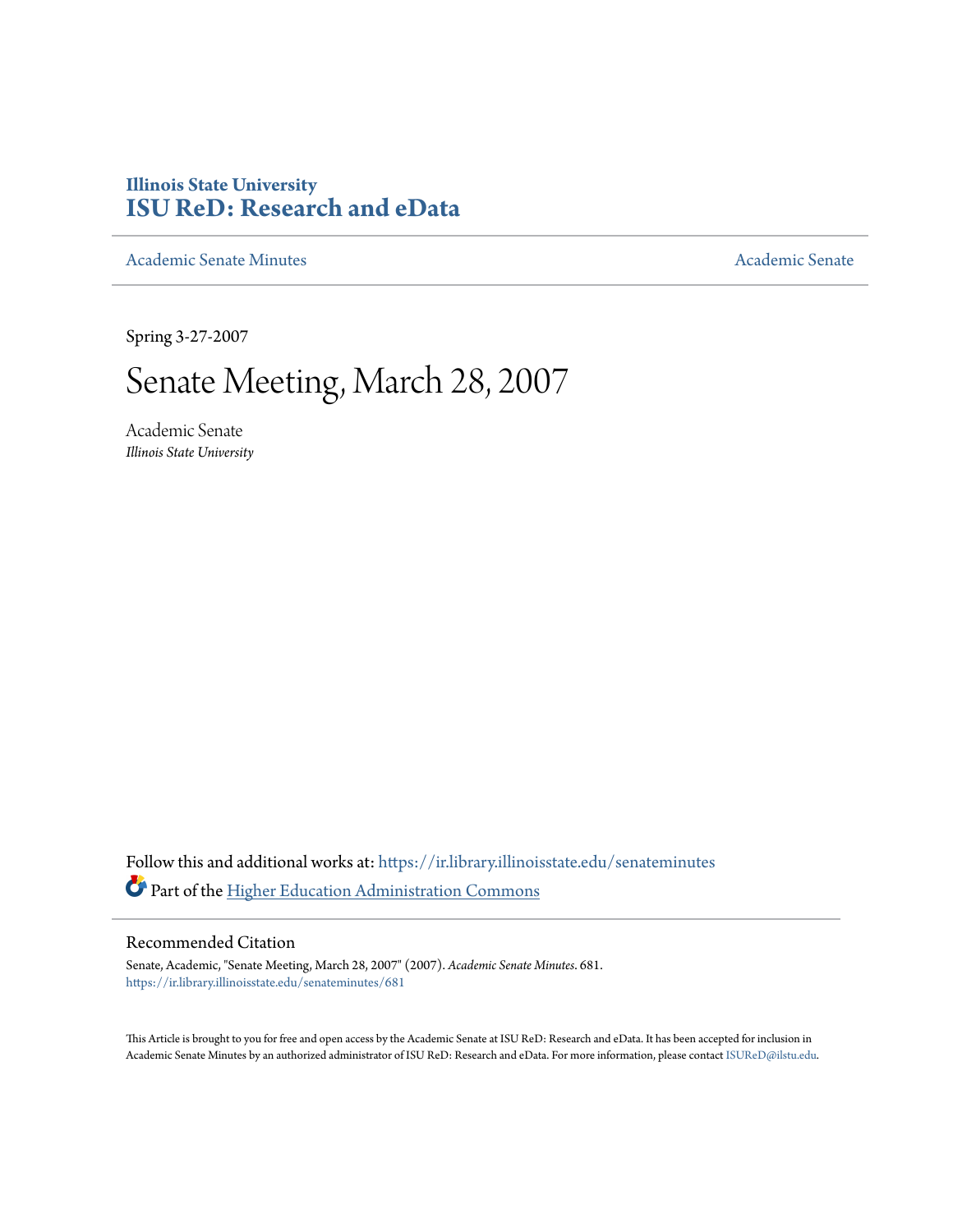#### Academic Senate Meeting Agenda Wednesday, March 28,2007 7:00 P.M. OLD MAIN ROOM, BONE STUDENT CENTER

*Call to Order* 

*Roll Call* 

*Approval of /'v/illutes of February* 21, *2007* 

*Chairpersoll's Remarks* 

*Student Body President's Remarks* 

*Administrators' Remarks* 

- *President Al Bowman*
- *Provost John Presley*
- *Vice President of Student Affairs Steve Adams*
- *Vice President of Finance and Planning Steve Bragg*

#### *Committee Reports*

- *Academic Affairs Committee Chairperson, Senator Borg*
- *Administrative Affairs and Budget Committee Chairperson, Senator Kalter*
- *Faculty Affairs Committee Chairperson, Senator Preston*
- *Planning and Finance Committee Chairperson, Senator Parette*
- *Rules Committee Chairperson, Senator Holland*

#### *Information Item:*

| 02.23.07.01 | Plus/Minus Grading Memo - Recommendation for Task Force Formation |
|-------------|-------------------------------------------------------------------|
|             | (Academic Affairs Committee)                                      |

*02.28.07.01 , 2007-08 Institutional Goals and Priorities Report (Planning and Finance Committee)* 

# *Communications:*

| 02.20.07.01 | <b>Increased Adjustments for Promotion in Rank</b>                                                           |
|-------------|--------------------------------------------------------------------------------------------------------------|
| 03.05.07.01 | <b>Service Awards - Call for Nominations</b>                                                                 |
| 03.06.07.01 | Memo to Governor for Ethics Training Sense of the Senate Resolution (Senate<br><b>Chairperson Crothers</b> ) |
| 03.19.06.02 | Program Review Reports - Summary from Academic Planning Committee                                            |
| 03.21.07.01 | <b>Student Affairs Budget Presentation Announcement</b>                                                      |
| 03.21.07.02 | University Advancement Budget Presentation Announcement                                                      |
| Adjournment |                                                                                                              |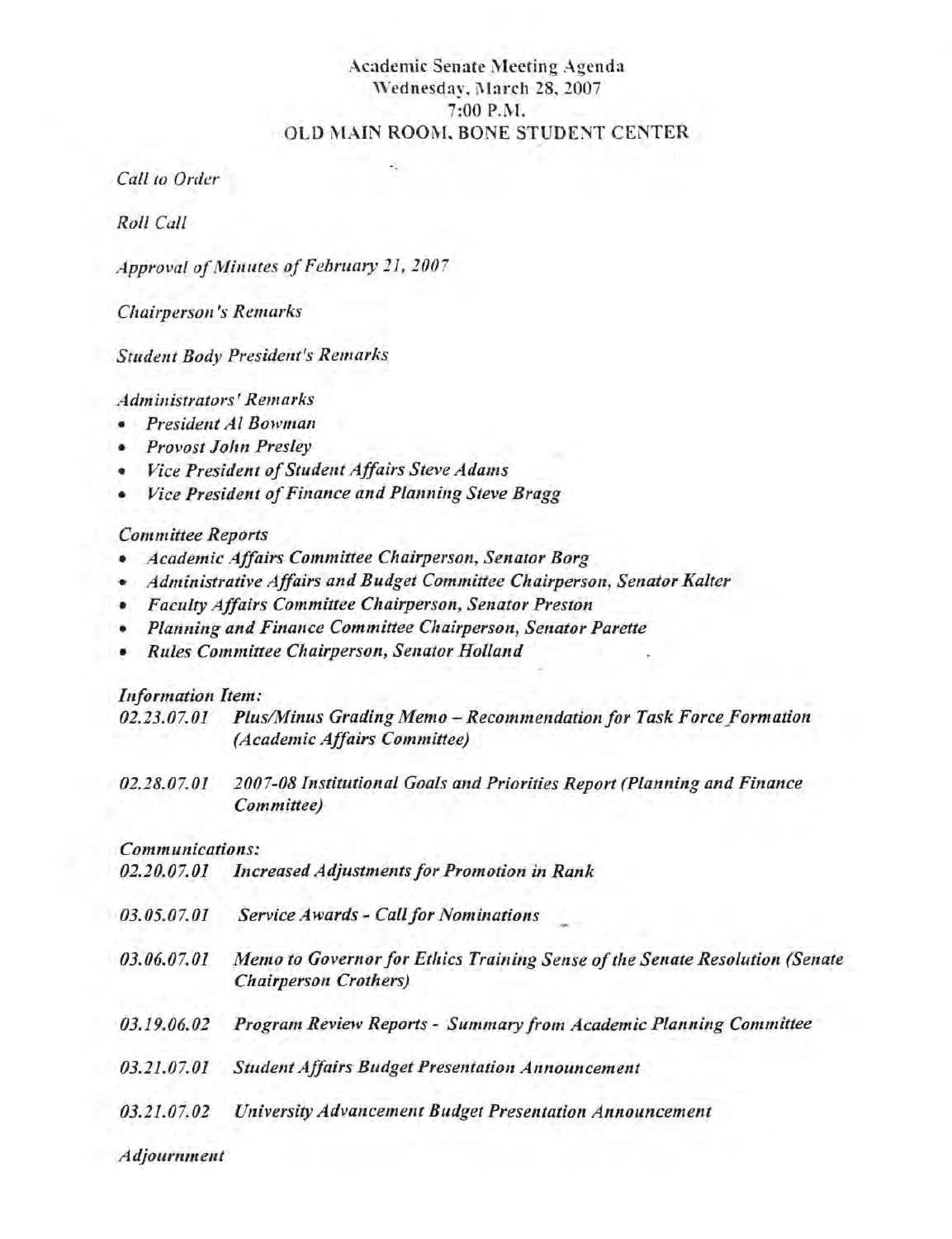#### Academic Senate Minutes Wednesday, March 28, 2007 *(Approved)*

#### *Call to Order*

Chairperson Crothers called the meeting to order at 7:00 p.m.

#### *Roll Call*

Senator Borg called the roll and declared a quorum.

#### *Approval of Minutes of February* 21, *2007*

Motion XXXVIII-38: By Senator Nippa, seconded by Senator Horstein, to approve the Academic Senate Minutes of February 21, 2007.

Senator Crothers: Two corrections need to be made to the minutes. In the Provost's remarks, the Provost has indicated the correct acronym for AASCU and in the remarks made by Senator Adams, the word "exist" should replace "exit".

The minutes, as revised, were unanimously approved.

#### *Chairperson's Remarks*

Senator Crothers: Technically, by the end of April, any new business needs to be finished on this Senate, so if you have anything pending, please get that to us as soon as possible. The Council of Illinois University Senates "weeting scheduled for Monday, March 26, has been rescheduled for April 30 at the University of Illinois in Jhampaign. This is a body made up of all of the other Senate Chairpersons/Presidents of the other public universities. Technically, by April 30. I am basically on my way out; thus, I would like to take anyone thinking about running for chair with me to that meeting. I will introduce you to the members and you can get a sense of what is going on.

I can report that we are now known, at least regionally, as a place where shared governance involvement in planning and budgeting is a model for others to follow. I know this because I have been invited to the Academic Senate at Indiana State University in Terre Haute on Tuesday, April 24, to talk about how to get shared governance involved in planning and budgeting. If anyone would like to accompany me, that would be appreciated.

You have in your packet the memo that I wrote to the governor to accompany the Sense of the Senate Resolution concerning the ethics testing implementation. On Monday, April 16<sup>th</sup>, at the University of Illinois in Springfield, there will be a meeting with the Office of the Executive Inspector General, shared governance representatives and managerial leadership to talk about better ways to administer the ethics test. I will be out of town at a conference, but if anyone is interested in being the Senate's representative to that meeting, I can give you the relevant information.

Last week, the Provost's budget hearings occurred. Student Affairs is will hold its budget presentation on Monday, April 9, at 2:30 p.m. in the Circus Room. Also, University Advancement will present its budget on Wednesday, April 4, at 9:30 a.m. I have not heard anything about Finance and Planning yet. This is the last night that Senator Richards will serve as the Student Body President and the first night for the new Student

Jdy President, David Horstein. I want to send my personal thanks and congratulations to Senator Richards and a personal welcome to Senator Horstein.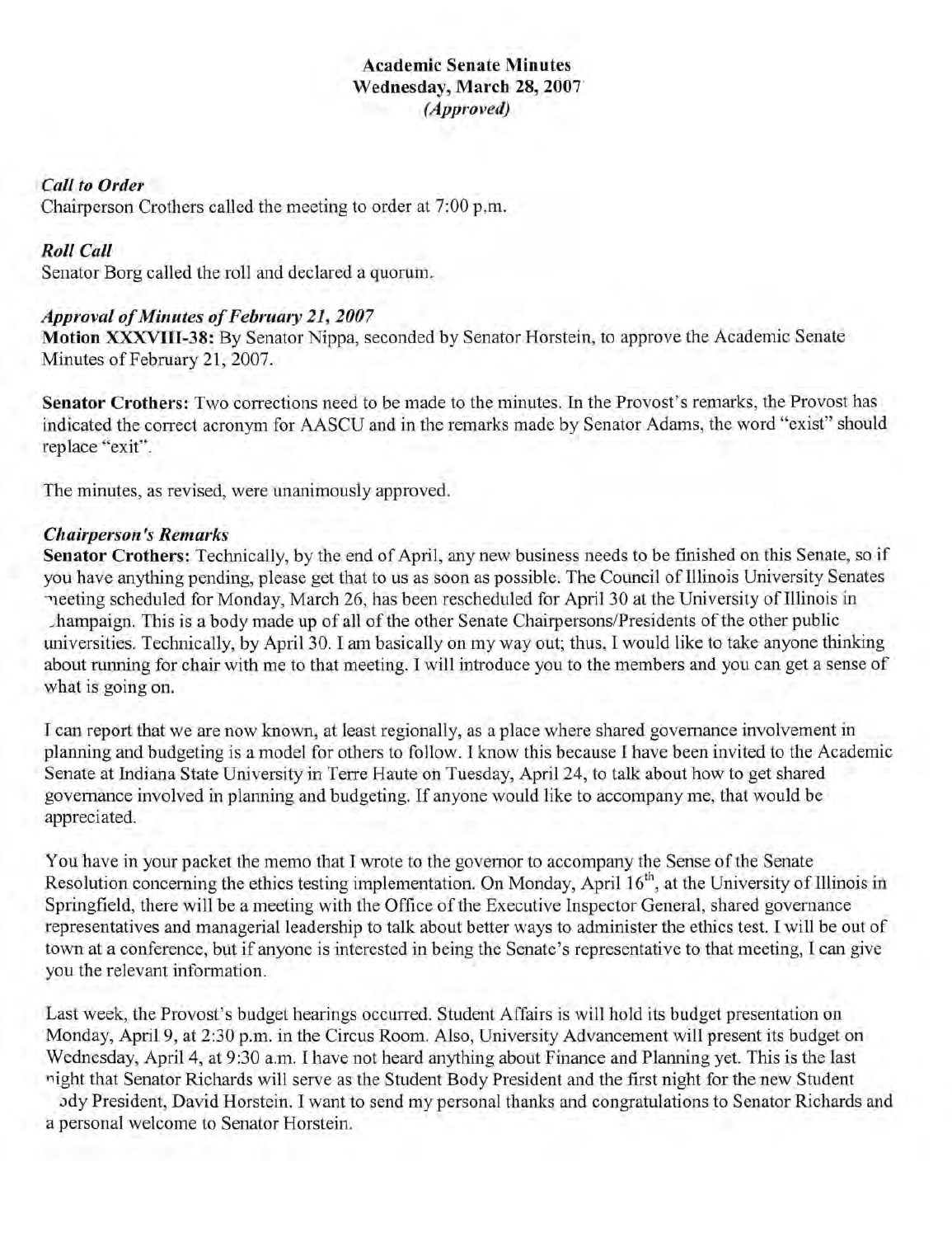#### *Student Body President's Remarks*

**Senator Richards:** This is my last Academic Senate report. It has been a pleasure serving over the past year as Student Body President. On Sunday, Dave Horstein was sworn in as the 2007-08 Student Body President and I ave full confidence that he and his administration will do a fantastic job in serving the university. The Academic Senate student senators have two more meetings left after tonight before the new senators begin. However, the Student Body President takes over immediately as the Vice Chairperson of the Academic Senate. I would like to thank the entire Academic Senate for their work over the past year and a special thanks to Lane, Cynthia and Paul for all their work to ensure student involvement in the shared governance process. Please join me in welcoming Student Body President Horstein for his first report.

**Senator Horstein:** I am looking forward to working with the Senate over the next year. I know we only have a couple of meetings left with the current Senate, but we are bringing on board some good people. Our office has been very busy this week with transition taking place. The past administration is transitioning in our new senators. We will be holding the Assembly officer elections next Wednesday, which will determine the student composition of the Academic Senate Executive Committee. On Friday, the *USA Today* readership pilot program will be wrapping up. We are going to have students conducting interest surveys throughout the day with their representatives. I will have more details on the program at our next meeting. Finally, I have appointed Ross to fill the vacant Senate position and he has graciously accepted.

#### *Administrators' Remarks*

*• President Al Bowman* **-** *Excused* 

#### *• Provost John Presley*

**Provost Presley:** As Lane said, Academic Affairs held its annual budget presentation talks and I wanted to thank the members of the Senate who attended those sessions. I take no credit for them because they were

·esent and operating when I arrived here, but I think that they are a really wonderful model and I am glad to see some of the other divisions on campus beginning to follow in those footsteps. It is not just requests for money, it is priority setting for each of the academic units that report to me and it is accountability for the way in which they used their money last year.

I wanted to let the Senate know that I will be forwarding to the President's Office some very minor changes to the Distinguished Professors Selection Policy. These are editorial emendations. The last time I spoke with the Distinguished Professors on campus, we talked about issues and questions that had arisen during the nomination and selection process. Therefore, I suggested a way to deal with them by removing the ambiguity in some sections of the policy. I discussed these revisions with Senator Crothers and he agreed that these were purely editorial changes. In the first section of the policy, paragraph three will be separated into paragraphs three and four to give it a bit of emphasis. On page 2, under procedures, I will move the words "all nominations", which appears at the end of the document now, to number one of that section, so that the sentence reads, "The deans shall forward all nominations, with recommendations, to the Provost." That is purely editorial because the number below that says "The Provost shall evaluate all nominations." The Distinguished Professors, as a group, agree with this procedure. Also, I will be changing, very slightly, the letter that I send out at the beginning of each fall semester asking for nominations for Distinguished Professorships to reflect this and to emphasize the fact that all nominations will have to come forward to my office for their examination by a review panel of Distinguished Professors.

#### *• Vice President of Student Affairs Steve Adams* **-** *Excused*

*Vice President of Finance and Planning Steve Bragg* **-** *Excused* 

#### *Committee Reports*

#### *• Academic Affairs Committee Chairperson*

**Senator Borg:** The committee has an Information Item on the agenda this evening. At our meeting this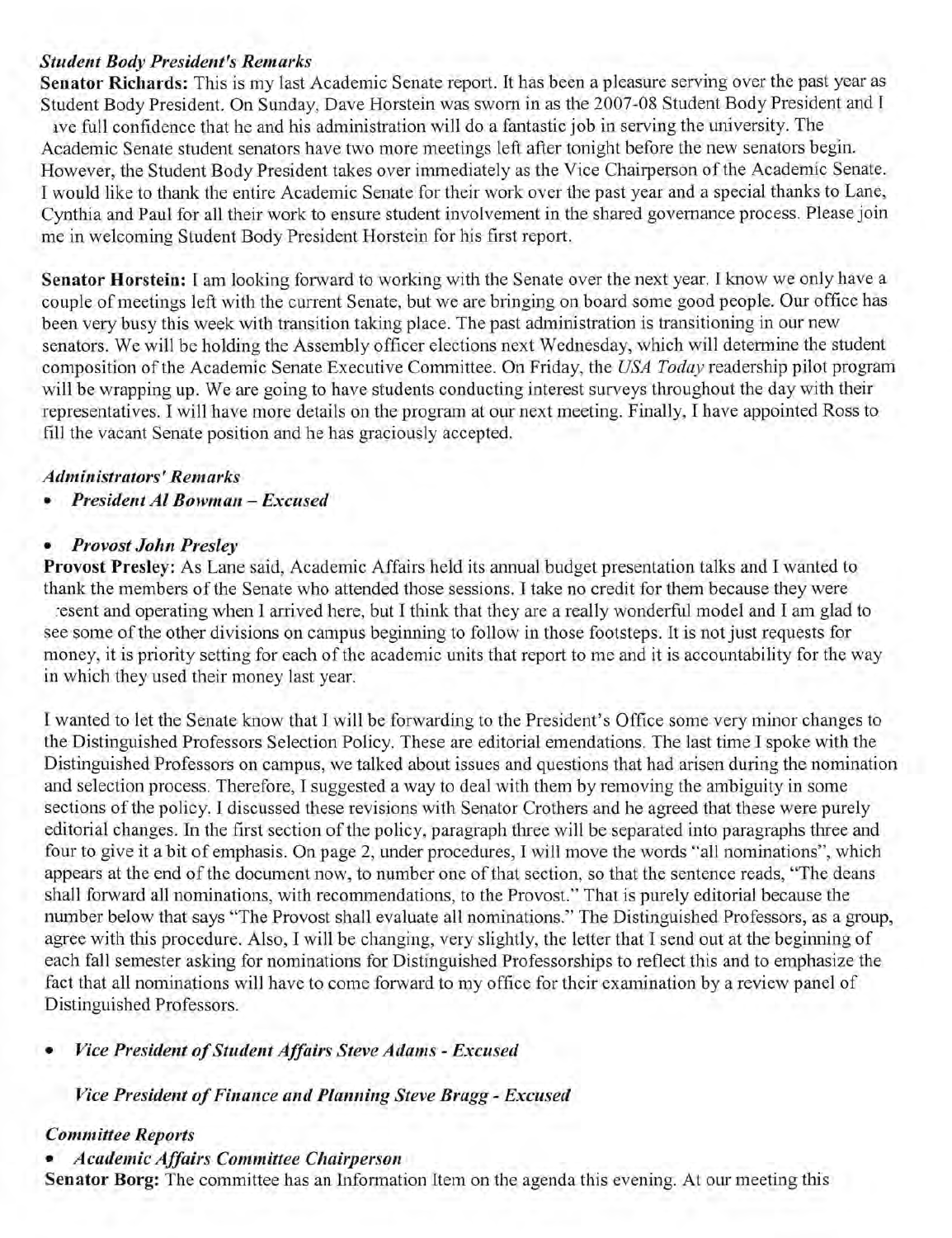evening, we discussed two other items for which we will be forwarding recommendations for consideration by the Senate at our next meeting. With that, we will have dealt with all of the sustentative recommendations that need action by the Senate for this year.

#### *• Administrative Affairs and Budget Committee Chairperson*

Senator Kalter: Before spring break, the committee met with Amy Roser from Enrollment Management and Academic Services about the Academic Calendar. The committee did not make any recommendations for changes, although we did press them a little on the grade submission deadline for the end of the semester. The many tasks that need to completed after grades are submitted, including loading grades, updating transcripts and degree posting, this year done prior to the institutional shutdown, helped us to understand why the grades needed to submitted within a certain timeframe.

Senator Mallory: Is it faster now with the online submission or has that made things more difficult?

Senator Kalter: My impression was that it is slightly faster and that may be one of the reasons why they were able to load the grades on time this year.

# *• Faculty Affairs Committee Chairperson*

Senator Preston: We considered a brief written report from the Ombudsman, Ira Schoenwald. I understand he is on the agenda to speak to us and the full Senate at the next meeting to report on his activities. We also continued our work on the white paper deriving conclusions from the retention survey that was done last year.

## *• Planning and Finance Committee Chairperson*

Senator Parette: The committee briefly discussed *Educating Illinois*, specifically, the conversations that have been conducted on campus from which additional values have emerged. Those values were civic engagement

ld innovations, values that might be considered for inclusion in *Educating Illinois.* Then we focused on a strategy for the process of long-range financial planning, that is, developing a subcommittee once the Planning and Finance Committee is appointed for the next academic year. The committee would work over the summer and identify questions to be asked regarding the process of long-term financial planning and additionally provide some recommendations regarding a process to answer those questions. That proposal would then be submitted to President Bowman for consideration.

#### *• Rules Committee Chairperson*

Senator **Holland:** The committee discussed the two remaining items that we have, one of them being the CAST Bylaws, which we sent back to them in October; they have not sent them back to us yet. Secondly, we would like to thank everyone who gave us comments on the Blue Book revisions; they were very helpful. We have gone through those and, hopefully, this will go to the Executive Committee on Monday.

#### *Information Item:*

## *02.23.07.01 Plus/Minus Grading Memo -Recommendationfor Task Force Formation (Academic Affairs Committee)*

Senator Borg: Among the tasks that the Academic Affairs Committee had this past year was looking at the desirability for adopting a plus and minus system over the standard system of grading that we have. It has been an interesting and difficult task. The committee recommends the creation of a task force that can report back to the Senate with a definitive answer on whether the campus desires to change to such a system, as well as charging the task force to provide a recommendation on how that system should operate .

. our discussion, we articulated the membership composition of the task force, basing it on the normal university's desire for representation among the academic units, the necessity for involvement of representation from the Registrar's Office, Academic Advisement and Academic Computing, as well as two members from the Academic Affairs Committee for the coming year and student representation.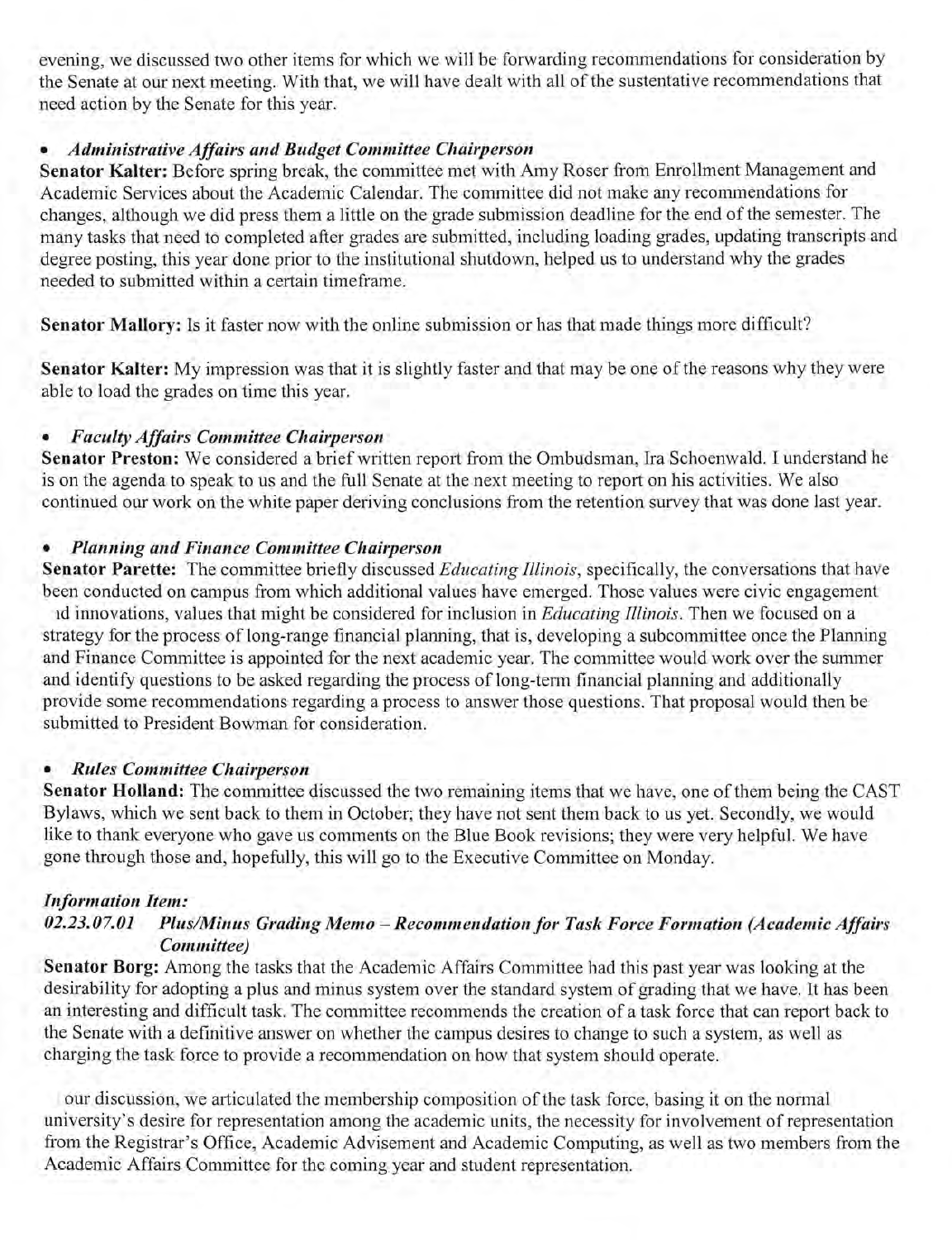**Senator Peppers:** Is there any space on the list of members for a non-tenure track representative specifically, rather than being just one faculty member from each college?

**Senator Borg:** Not specifically. Do you think that that would be advisable in this case or would it be an additional burden that would be difficult to manage?

**Senator Peppers:** I don't think that it would be too much of a burden and since non-tenure track faculty mainly teach, they may have certain insights.

**Senator Borg:** My impression is that when we say one faculty member from each college, that should be interpreted broadly.

**Senator Peppers:** That still probably limit's the potential for non-tenure track faculty representation.

**Senator Borg:** With these kinds of structures, one has to try to balance a reasonable size and distribution of membership. In this particular case, I think that the desire to have the expertise of the Registrar's Office and Academic Computing might outweigh starting down the path of designating other specific representation.

Senator Crothers: There are two options available. One, the committee may at a subsequent meeting before this becomes an action item choose to add that as a friendly amendment. Alternatively, you have the right to offer such an amendment from the floor.

**Senator Peppers:** I will defer to the committee. It could get very unwieldy. Senator Borg: That is my concern, but I will bring it up at our next meeting.

**Senator Kalter:** I wanted to ask you about the language, specifically, "accessing campus feeling". I have some trepidation about the idea of making decisions based on feelings. I am also wondering about the collection of information, specifically, whether there is going to be the ability to study, for example, differences among campuses which do and do not have plus/minus grading and the advantages and disadvantages to both students and faculty. I also wonder whether your committee has a sense of how much disinformation there is out there about plus/minus grading and if we are running a lot on emotion, rather than on how it actually works.

**Senator Borg:** I feel that that very issue is one of the issues that we struggled with. In the past, there had been an external committee to the Senate, the Academic Standards Committee, that might have dealt with this in some sort of fashion that is more comprehensive than the review function of the Academic Affairs Committee traditionally allows. Perhaps I might have better stated that as "campus opinion" rather than "feeling", but I don't think that that would necessarily change your objection. The actual resolution in our recommendation leaves ample opportunity for the task force to investigate other systems and their effectiveness on other campuses. We are quite aware that there have been studies done. What we were unable to ascertain to our satisfaction was the informed opinion on this particular campus and that will require some sort of an educational effort.

**Provost Presley:** Do you think that it would be better to include someone from Administrative Computing rather than Academic Computing since the grades are on the mainframe and that is done by Administrative Computing, paradoxically.

~nator **Borg:** Yes, that would be appropriate because it was from you that I received this recommendation at the Executive Committee meeting.

**Senator Crothers:** We will take that as a friendly amendment.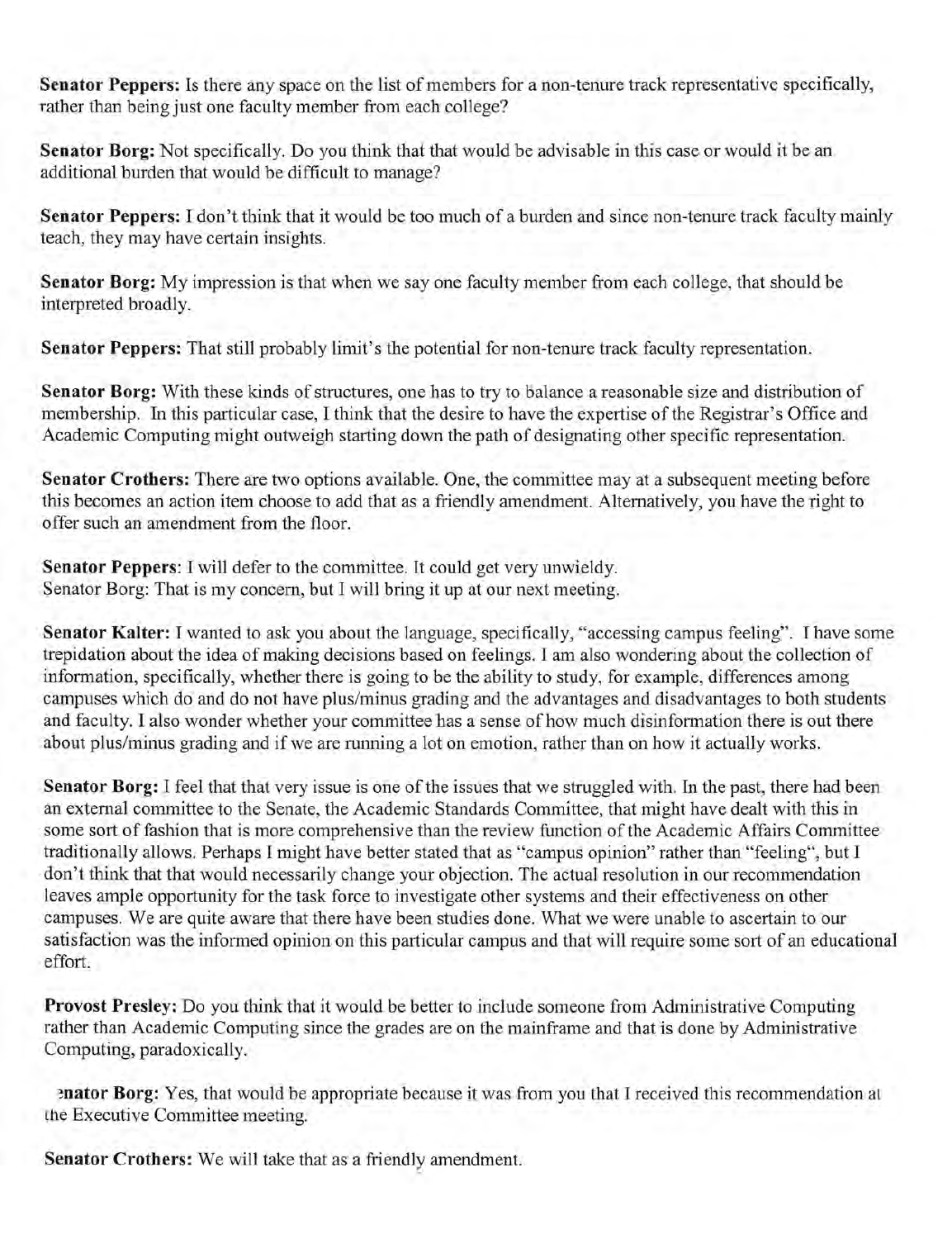The plus/minus grading system recommendations from the Academic Affairs Committee will come before the Senate as an Action Item on April 11.

*2.28.07.01 2007-08 Institutional Goals and Priorities Report (Planning and Finance Committee)*  Senator Parette: You have before you the end product of the Planning and Finance Committee's work this year on our priority task. The information presented herein is based on careful examination of a series of documents that are noted on page 3 of the report, including *Educating Illinois,* ISU's Academic Plan, NCA Self-Study and numerous conversations conducted campus wide. Administrative units have responded to questions that the committee posed to those units, so there was a great deal of information that came to the committee for consideration in putting together this priority report. There are four priorities with requested administrative action. We requested that the university respond to each of these and if an administrator rejects any recommendation, we are requesting that they explain that position. In addition, we are recommending that the President report to the Senate on the university's progress in each of these areas no later than March 1, 2008. I want to offer one friendly amendment that is clerical in nature. On page 3, line 2, it should read "in the recommendations below" instead of "above".

Senator Alferink: Would you clarify the requested administrative action? The actions of the Senate are advisory and are forwarded to the President for the President's action. I am puzzled by the request for vice presidents and deans to sort of approve this separately from the President.

Senator Crothers: I can tell you about the past practice. We are asking the President to charge them, so if the President endorses this, then the President is then managerially responsible for the charge, not the Senate. Since we have in the past actually solicited information from each of the four vice presidential units as well as some deans, school directors and department chairs, etc., we wanted to continue to get that feedback. We did receive such communications this year and it seemed to work reasonably well.

Senator Alferink: My question is more about clarification because the report does not specify to whom they make the written report, whether it is to the President or whether the President is asked to share those responses with the Senate.

Senator Crothers: I think that we can work on that language. It is, of course, within the spirit of the Memorandum of Understanding, but since we are making a specific managerial charge, the point is well taken.

Provost Presley: My question is also in regard to the formal, written response to the recommendations. I would like for it to be made clear whether or not a one-sentence answer is what you are looking for. If someone states that they agree with the recommendations, are they then done with this particular assignment? In fact, it was over interrupted by some and under interpreted by others last year.

Senator Crothers: We can certainly insert appropriate language to clarify that.

The 2007-08 Institutional Goals and Priorities Report will come before the Senate as an Action Item on April 11.

# *Communications:*

# *02.20.07.01 Increased Adjustmentsfor Promotion in Rank (Provost Presley)*

The salary increment paid to individuals promoted from Assistant Professor to Associate Professor has been increased from \$2,250 to \$3,000 per year and the salary increment paid to individuals promoted from Associate rofessor to Professor has been increased from \$3,000 to \$3,750 per year.

# *03.05.07.01 Service Awards* - *Callfor Nominations (Associate Provost Jan Shane)*

Associate Provost Jan Shane has called for nominations for the University Service Awards: the Outstanding University Service Award, Outstanding College Service Award and Service Initiative Award for 2007-08. The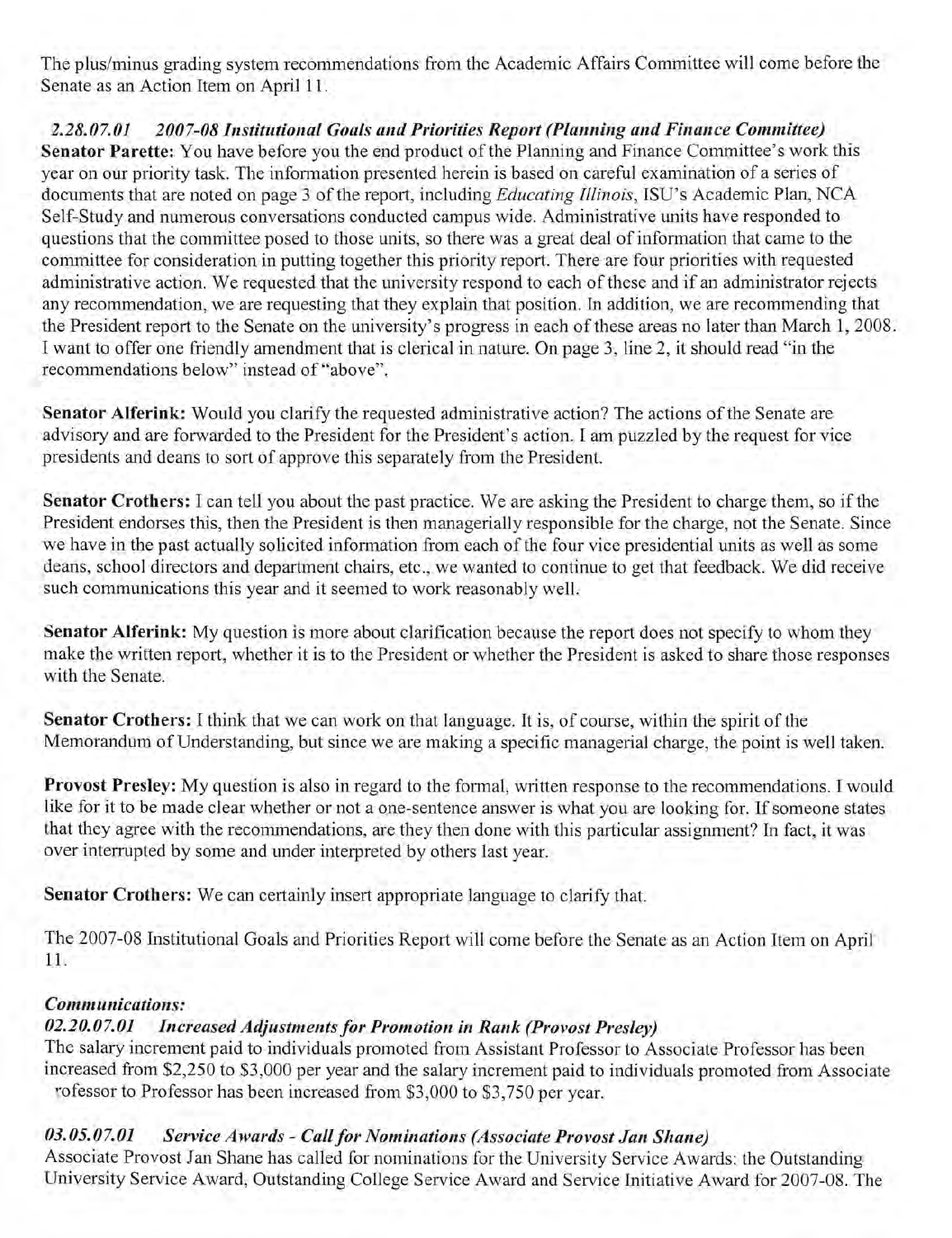awards honor faculty members who have demonstrated excellence in service to the university. Application materials should accompany the names of each nominee and should arrive in the Provost's Office no later than October 12, 2007. For more information about the awards, please contact Dr. Shane.

#### *03.06.07.01 Memo to Governor for Ethics Training Sense of the Senate Resolution (Senate Chairperson Crothers)*

Senator Crothers composed a memo to accompany the Senate's Sense of the Senate Resolution regarding the ethics training implementation. The memo and the resolution were forwarded to the governor on March 28<sup>th</sup>.

#### *03.19.06.02 Program Review Reports* - *Summary from Academic Planning Committee*

Program review reports are available at the reserve desk in Milner Library through the end of the spring semester. Program review will come to the Academic Senate in April in the form of the University Academic Plan before the reviews are forwarded to the Board of Trustees and then to the IBHE.

## *03.21.07.01 Student Affairs Budget Presentation Announcement*

The Student Affairs Budget Presentation will be held on Monday, April 9, at 2:30 p.m. in the Circus Room of the Bone Student Center.

## *03.21.07.02 University Advancement Budget Presentation Announcement*

The University Advancement Budget Presentation will be held from 9:30 a.m. to 10:30 a.m. on Wednesday, April 4, in the Old Main Room.

## *College of Fine Arts Events (Senator Borg)*

The College of Fine Arts has array of events occurring in April through July. Those events include a production of *West Side Story* April 3-7 and 12-18, the Gold Series Jazz Festival on Apri114, and an opera based on the festyles and morals of the 1950s in America. For a complete list of events, visit the Fine Arts web site at www.IllinoisState.edu/finearts or contact the College of Fine Arts at 438-8321.

*Adjournment*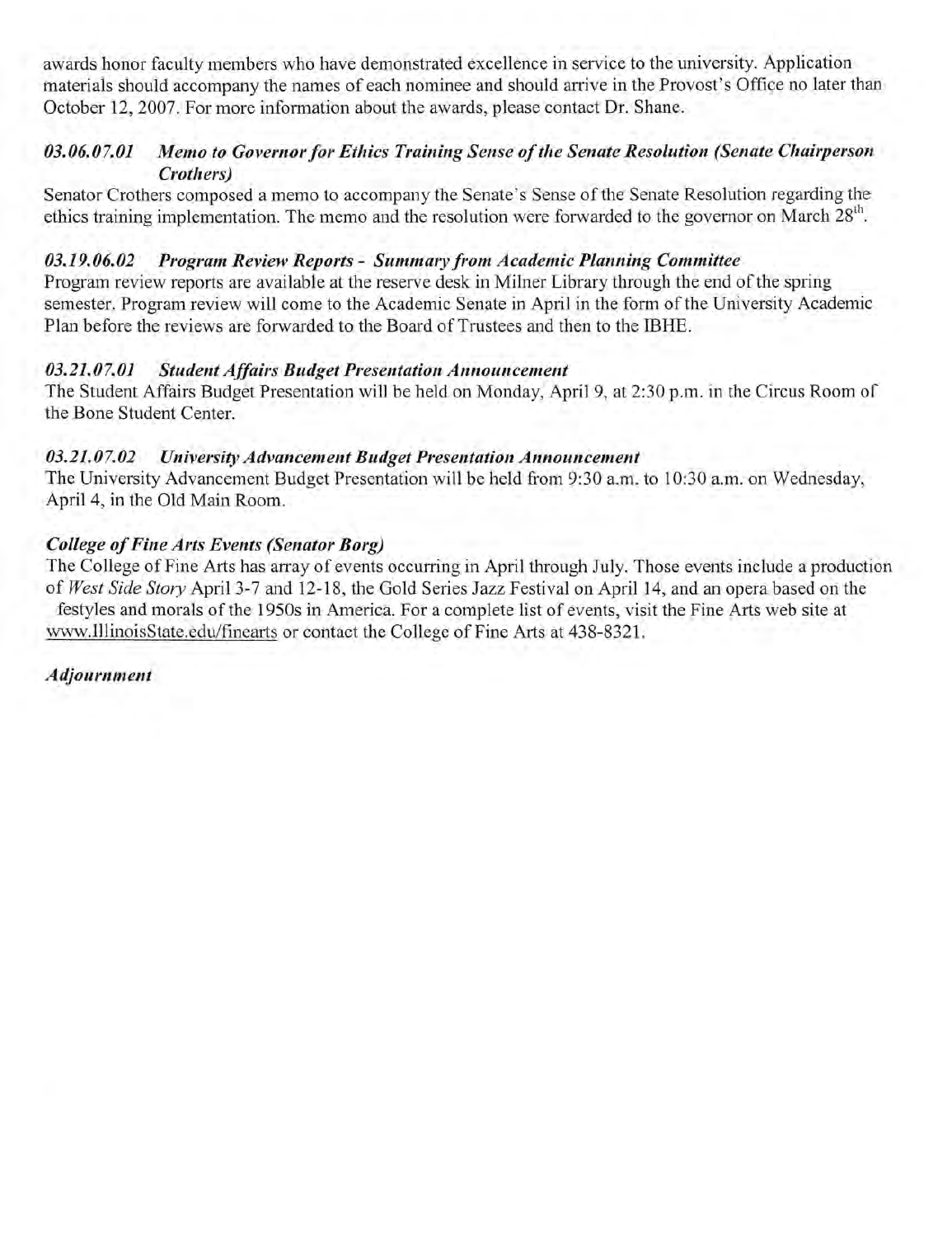| Wednesday, March 28, 2007                                             |                             |                   |                                            |
|-----------------------------------------------------------------------|-----------------------------|-------------------|--------------------------------------------|
| <b>MOTIONS:</b>                                                       |                             |                   | <b>Motion 38</b><br>Approval of<br>Minutes |
| <b>VOTING RESULTS:</b>                                                |                             |                   | Unanimous                                  |
|                                                                       | College/                    |                   |                                            |
|                                                                       | Ex-Officio/                 |                   |                                            |
| <b>SENATORS</b>                                                       | Council                     | <b>ATTENDANCE</b> |                                            |
| Adams, Steve<br><b>VP</b><br><b>Student Affairs</b>                   | ЕX                          | EXC               | NV                                         |
| Alferink, Larry                                                       | CAS                         | x                 |                                            |
| Anders, Joel                                                          |                             | ABS               |                                            |
|                                                                       | SGA                         |                   |                                            |
| Aregbe, Tolu                                                          | SGA                         | X                 |                                            |
| Babbitt, Robert                                                       | SGA                         | x                 |                                            |
| <b>Blaney, Joseph</b>                                                 | CAS                         | $\bf{X}$          |                                            |
| Borg, Paul,<br><b>Senate</b><br>Secretary                             | CFA                         | X                 |                                            |
| <b>Boser, Rick</b>                                                    |                             |                   |                                            |
| <b>Chairpersons</b>                                                   |                             |                   |                                            |
| <b>Council Senate</b>                                                 |                             |                   |                                            |
| Representative<br>Bowman, Al                                          | ЕX                          | Х                 | ΝV                                         |
| President                                                             | EX                          | EXC               | NV                                         |
| Bragg, Stephen                                                        |                             |                   |                                            |
| <b>VP Finance &amp;</b>                                               |                             |                   |                                            |
| Planning                                                              | EX                          | <b>EXC</b>        | NV                                         |
| Broderick, Jordan                                                     | SGA                         | X                 |                                            |
| Budikova, Dagmar                                                      |                             |                   |                                            |
|                                                                       | CAS<br><b>Civil Service</b> | X                 |                                            |
| Burk, Martha                                                          | Vice Chair                  | х                 |                                            |
| <b>Bushell, Peter</b>                                                 | <b>CFA</b>                  | x                 |                                            |
| Cail, Vernetta                                                        | SGA                         | ABS               |                                            |
| Campbell, Mary                                                        | CAS.                        | <b>ABS</b>        |                                            |
|                                                                       |                             |                   |                                            |
| Coleman, Margo                                                        | CAST                        | x                 |                                            |
| Connant, Brian,<br><b>Faculty Assoc.</b>                              | Univ. H.S.                  | x                 |                                            |
| Cox, Jenny                                                            | SGA                         | X                 |                                            |
| Crothers, Lane,<br><b>Senate Chairperson</b>                          | CAS                         | х                 |                                            |
| Cullen, Ryan                                                          |                             |                   |                                            |
| Custer, Rod<br><b>VP</b>                                              | SGA                         | X                 |                                            |
| Grad. Studies                                                         | EX                          | $\bf x$           | NV                                         |
|                                                                       |                             |                   |                                            |
| Cutbirth, Craig                                                       | CAS                         | ABS               |                                            |
| Ellerton, Nerida                                                      | CAS                         | x                 |                                            |
| Fazel, Farzaneh                                                       | COB                         | Х                 |                                            |
| Goldstein, Tina                                                       | SGA                         | X                 |                                            |
| Graham, Allison                                                       | SGA                         | X                 |                                            |
| Holland, Dan                                                          | CAS                         | х                 |                                            |
| Horstein, David.<br><b>Student Body</b><br>Pres./Senate Vice<br>Chair | SGA                         | x                 |                                            |
| Hutcheraft, Lauren                                                    | SGA                         | x                 |                                            |
| Jong, Chu                                                             | CAST                        | X                 |                                            |
| Kalter, Susan                                                         | CAS                         | x                 |                                            |
| Lonbom, Kathleen                                                      | Milner                      |                   |                                            |
|                                                                       |                             | х                 |                                            |
| Mallory, Caroline<br>Martin, Kevin                                    | MCN                         | х                 |                                            |
|                                                                       | SGA                         | X                 |                                            |
| McGuire, Kevin                                                        | SGA                         | X                 |                                            |
| Miller, Brandie                                                       | SGA                         | х                 |                                            |
| Mizanin, Angie                                                        | SGA                         | ABS               |                                            |
| Mwilambwe, Mboka                                                      | Admin/<br>Professional X    |                   |                                            |